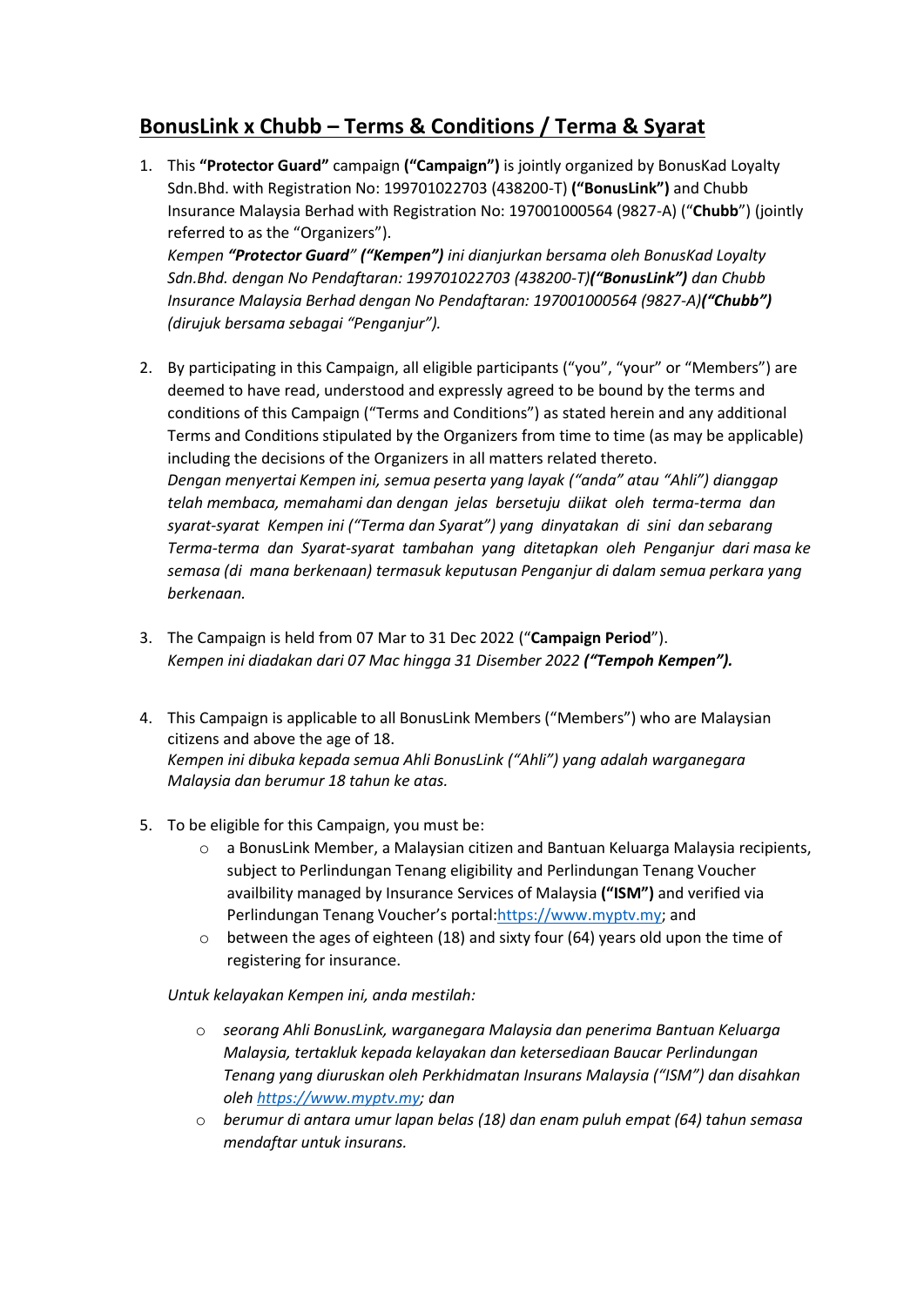- 6. Chubb **Protector Guard** Insurance is underwritten by Chubb. Chubb is licensed under the Financial Services Act 2013 and regulated by Bank Negara Malaysia. *Insurans Chubb Protector Guard ditaja jamin oleh Chubb. Chubb dilesenkan di bawah Akta Perkhidmatan Kewangan 2013 dan dikawal selia oleh Bank Negara Malaysia.*
- 7. Please read and understand th[e Product Disclosure Sheet](https://www.chubb.com/content/dam/chubb-sites/chubb-com/my-en/personal/protector-guard/Perlindungan%20Tenang_Protector%20Guard_PDS%20(18%20months).pdf) and [Policy Wording](https://www.chubb.com/content/dam/chubb-sites/chubb-com/my-en/personal/protector-guard/Perlindungan%20Tenang_Individual%20PA_PW_22%20Dec%202021.pdf) on the full terms and conditions of the Chubb Protector Guard Insurance prior to joining this Campaign. *Sila baca dan faham[i Lampiran Penerangan Produk](https://www.chubb.com/content/dam/chubb-sites/chubb-com/my-en/personal/protector-guard/Perlindungan%20Tenang_Protector%20Guard_PDS%20(18%20months).pdf) dan [Keterangan Polisi](https://www.chubb.com/content/dam/chubb-sites/chubb-com/my-en/personal/protector-guard/Perlindungan%20Tenang_Individual%20PA_PW_22%20Dec%202021.pdf) mengenai terma dan syarat penuh Insurans Chubb Protector Guard sebelum menyertai Kempen ini.*
- 8. By providing your details via the registration form, you hereby authorize Chubb to redeem the Perlindungan Tenang Voucher under the Government's Perlindungan Tenang Voucher Initiative on your behalf for the purchase of the Protector Guard Insurance. To learn more about Perlindungan Tenang, refer to [MyCoverage.](https://www.mycoverage.my/) *Dengan memberikan butiran anda melalui borang pendaftaran, anda dengan ini membenarkan Chubb untuk menebus Baucar Perlindungan Tenang di bawah Inisiatif Baucar Perlindungan Tenang Kerajaan bagi pihak anda untuk pembelian Insurans Protector Guard.*

*Untuk mengetahui lebih lanjut mengenai Perlindungan Tenang, sila rujuk kepada [MyCoverage.](https://www.mycoverage.my/)*

## **CAMPAIGN MECHANICS AND REWARDS /** *MEKANIK KEMPEN DAN GANJARAN*

- **1.** To participate in the Campaign, you must complete the enrolment at the dedicated website hosted by Chubb during the Campaign Period and enter the required personal information and provide your acknowledgement ("**Successful Submission**"). *Untuk menyertai Kempen ini, anda mesti melengkapkan pendaftaran di laman web yang dihos oleh Chubb semasa Tempoh Kempen dan memasukkan maklumat peribadi yang diperlukan dan memberikan pengakuan anda ("Penyertaan Yang Berjaya")*
- **2.** You will be eligible for a Protector Guard Insurance (subject to the Perlindungan Tenang eligibility and Perlindungan Tenang Voucher availability) and seven hundred ten (710) BonusLink Points for every Successful Submission. *Anda akan layak untuk Insurans Protector Guard (tertakluk kepada kelayakan dan ketersediaan Baucar Perlindungan Tenang) dan tujuh ratus sepuluh (710) Mata BonusLink untuk setiap Penyertaan Yang Berjaya.*
- **3.** BonusLink Points will be credited into Members' BonusLink Account after thirty (30) days upon Successful Submission. *Mata BonusLink akan dikreditkan ke dalam Akaun Ahli BonusLink selepas tiga puluh (30) hari selepas Penyertaan Yang Berjaya.*
- **4.** If you have any enquiries, please send an email t[o Inquiries.MY@chubb.com](mailto:Inquiries.MY@chubb.com) *Jika anda mempunyai sebarang pertanyaan, sila hantar e-mel ke Inquiries.MY@chubb.com*
- **5.** For claims related matters, you can submit the claims to [A&HClaimsConnect.MY@Chubb.com.](mailto:A%26HClaimsConnect.MY@Chubb.com) *Untuk perkara berkaitan tuntutan, anda boleh mengemukakan tuntutan kepada* [A&HClaimsConnect.MY@Chubb.com.](mailto:A%26HClaimsConnect.MY@Chubb.com)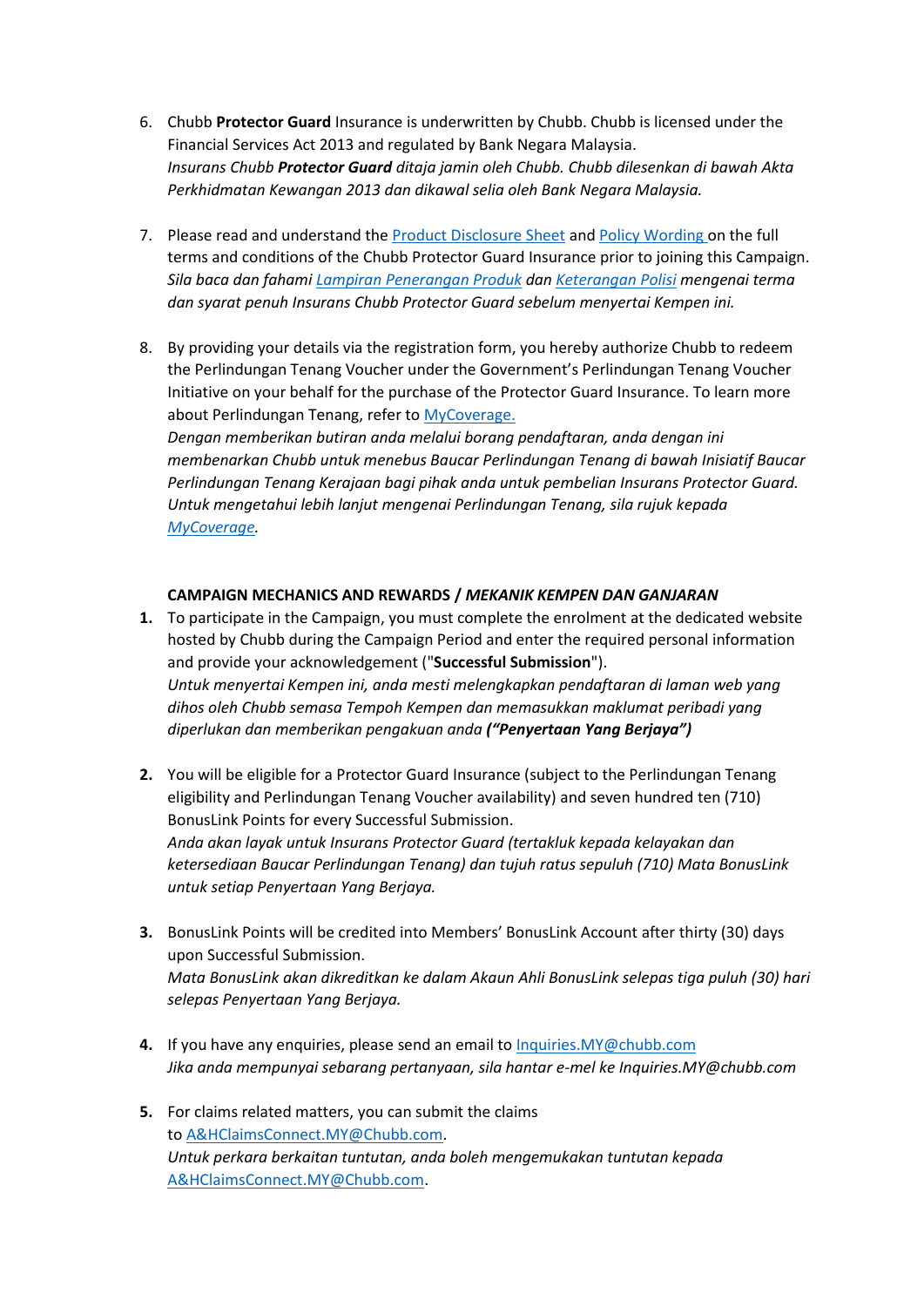- **6.** By redeeming the Perlindungan Tenang Voucher and purchasing Protector Guard Insurance, you acknowledge and agree that:
	- $\triangleright$  the information which have been provided in the redemption process are true and accurate;
	- $\triangleright$  you have read and understood the key terms in the Policy Wording and that the Policy redeemed is suitable for your insurance needs;
	- $\triangleright$  Chubb needs to deal with your personal data to administer the Policy and offer you insurance products and services and that you consent to Chubb to process, collect, use and disclose your personal data to selected third parties in or outside Malaysia in accordance with Chubb's Personal Data Protection Notice, which can be found at [https://www.chubb.com/my-en/public-information-disclosure/personal-data](https://www.chubb.com/my-en/public-information-disclosure/personal-data-protection-notice.html)[protection-notice.html;](https://www.chubb.com/my-en/public-information-disclosure/personal-data-protection-notice.html) and
	- ➢ in order for you to receive the BonusLink Points, Chubb is authorised to disclose your personal data collected from your Successful Submission to BonusLink to further process the redemption of the BonusLink Points.

*Dengan menebus Baucar Perlindungan Tenang dan membeli Insurans Protector Guard, anda mengakui dan bersetuju bahawa:*

- ➢ *maklumat yang telah diberikan dalam proses penebusan adalah benar dan tepat;*
- ➢ *anda telah membaca dan memahami terma utama dalam Keterangan Polisi dan bahawa Polisi yang ditebus adalah sesuai untuk keperluan insurans anda;*
- ➢ *Chubb perlu berurusan dengan data peribadi anda untuk mentadbir Polisi dan menawarkan produk dan perkhidmatan insurans kepada anda dan anda bersetuju dengan Chubb untuk memproses, mengumpul, menggunakan dan mendedahkan data peribadi anda kepada pihak ketiga terpilih di dalam atau di luar Malaysia mengikut Notis Peribadi Perlindungan Data Chubb, yang boleh didapati di* [https://www.chubb.com/my](https://www.chubb.com/my-en/public-information-disclosure/personal-data-protection-notice.html)[en/public-information-disclosure/personal-data-protection-notice.html;](https://www.chubb.com/my-en/public-information-disclosure/personal-data-protection-notice.html) *dan*
- ➢ *untuk anda menerima Mata BonusLink, Chubb diberi kuasa untuk mendedahkan data peribadi anda yang dikumpul daripada Penyertaan Berjaya anda kepada BonusLink untuk memproses selanjutnya penebusan Mata BonusLink.*

## **General Terms and Conditions /** *Terma dan Syarat Am***:**

- **1.** All Organizers' decisions on all matters including but not limited to the eligibility of the Members and/or Campaign mechanics for this Campaign or in the event of any dispute shall be final and binding and no correspondence or appeals shall be entertained. *Semua keputusan Penganjur mengenai semua perkara termasuk tetapi tidak terhad kepada kelayakan Ahli dan/atau mekanik Kempen untuk Kempen ini atau sekiranya berlaku sebarang pertikaian adalah muktamad dan mengikat serta tiada surat-menyurat atau rayuan akan dilayani.*
- **2.** The Organizers reserve the absolute right, at any time, to verify the validity of any successful transactions and/or eligible Members at any point in time. *Penganjur mempunyai hak mutlak, pada bila-bila masa, untuk mengesahkan kesahihan sebarang transaksi yang berjaya dan/atau Ahli yang layak pada bila-bila masa.*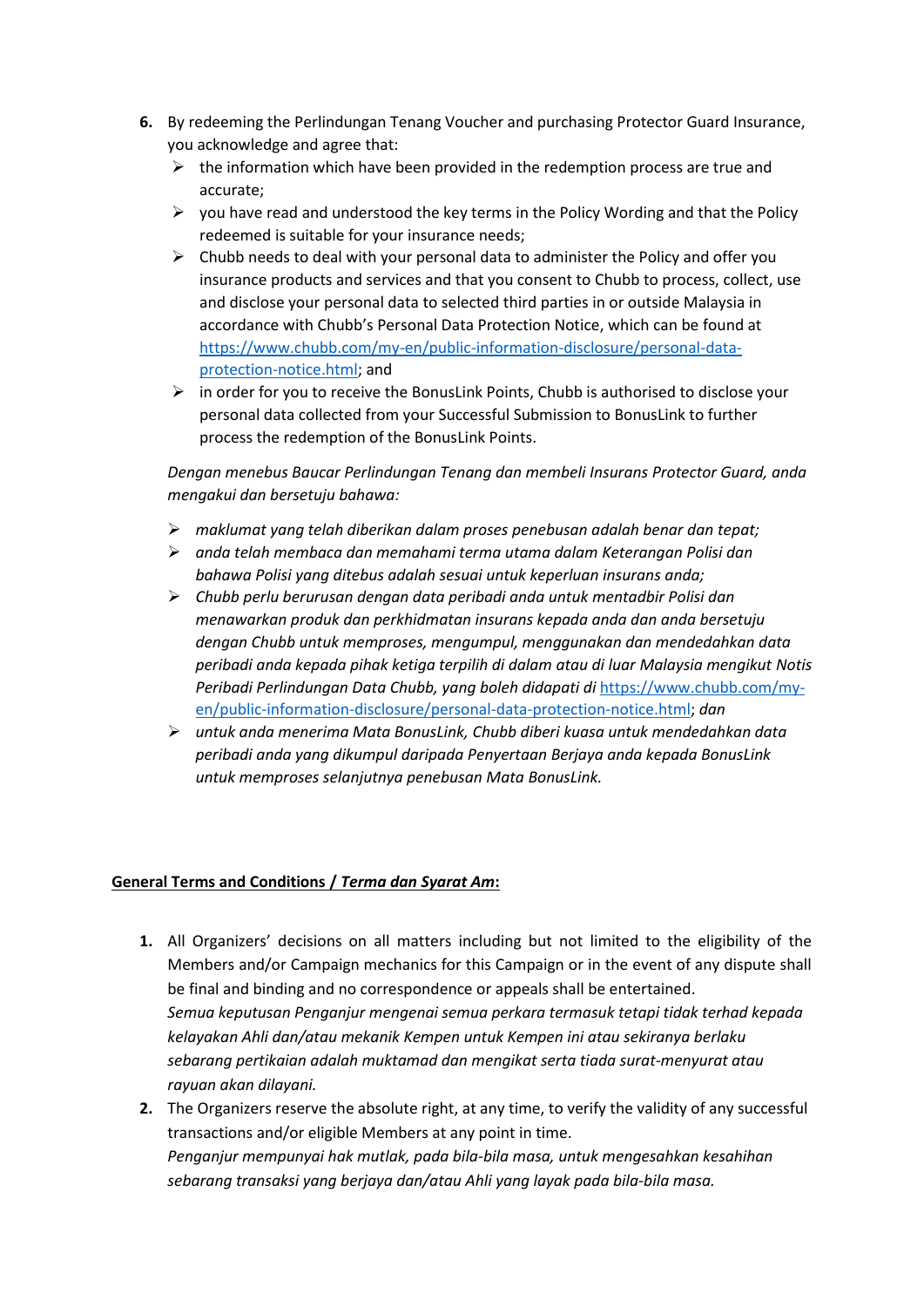- **3.** Retrospective claims by Members for the award of BonusLink Points will not be entertained. Any request by Members to provide their BonusLink Card Number and/or to be eligible for BonusLink Points after exiting the dedicated page in the relevant website or mobile application (as the case may be) will not be entertained. Only Members who fulfill the Campaign Terms and Conditions shall be eligible for the award of BonusLink Points. *Tuntutan retrospektif oleh Ahli untuk pemberian Mata BonusLink tidak akan dilayani. Sebarang permintaan oleh Ahli untuk memberikan Nombor Kad BonusLink mereka dan/atau untuk layak mendapat Mata BonusLink selepas keluar dari halaman khusus dalam laman web atau aplikasi mudah alih yang berkaitan (mengikut keadaan) tidak akan dilayani. Hanya Ahli yang memenuhi Terma dan Syarat Kempen layak untuk pemberian Mata BonusLink.*
- **4.** The Organizers reserve the absolute right to revise the BonusLink Points to be awarded from time to time without any prior notice to any party including but not limited to the Members. *Penganjur mempunyai hak mutlak untuk menyemak Mata BonusLink yang akan diberikan dari masa ke semasa tanpa sebarang notis awal kepada mana-mana pihak termasuk tetapi tidak terhad kepada Ahli.*
- **5.** The Organizers reserve the right at their sole discretion to disqualify any Member and/or to retract or forfeit the award of BonusLink Points from any Member if they believe the Member has (singularly or jointly with any other Member) undertaken fraudulent practice and/or activities to earn the BonusLink Points or undertaken any activities that are or may be harmful to this Campaign or to the Organizers.

*Pihak Penganjur berhak mengikut budi bicara mutlak mereka untuk membatalkan kelayakan mana-mana Ahli dan/atau menarik balik atau kehilangan pemberian Mata BonusLink daripada mana-mana Ahli jika mereka percaya Ahli telah (secara bersendirian atau bersama mana-mana Ahli lain) melakukan amalan penipuan dan/ atau aktiviti untuk memperoleh Mata BonusLink atau menjalankan sebarang aktiviti yang atau mungkin memudaratkan Kempen ini atau Penganjur.*

**6.** The Organizers reserve the absolute right to cancel, terminate or suspend the Campaign with or without any prior notice and/or assigning any reason. For the avoidance of doubt, any cancellation, termination or suspension of the Campaign by the Organizers shall not entitle any party including but not limited to the Members to any claim or compensation against the Organizers for any and all losses and/or damages suffered or incurred as a direct or indirect result of the act of cancellation, termination or suspension.

*Penganjur mempunyai hak mutlak untuk membatalkan, menamatkan atau menggantung Kempen dengan atau tanpa sebarang notis awal dan/atau memberikan sebarang sebab. Untuk mengelakkan keraguan, sebarang pembatalan, penamatan atau penggantungan Kempen oleh Penganjur tidak akan melayakkan mana-mana pihak termasuk tetapi tidak terhad kepada Ahli untuk sebarang tuntutan atau pampasan terhadap Penganjur untuk sebarang dan semua kerugian dan/atau kerosakan yang dialami atau ditanggung sebagai*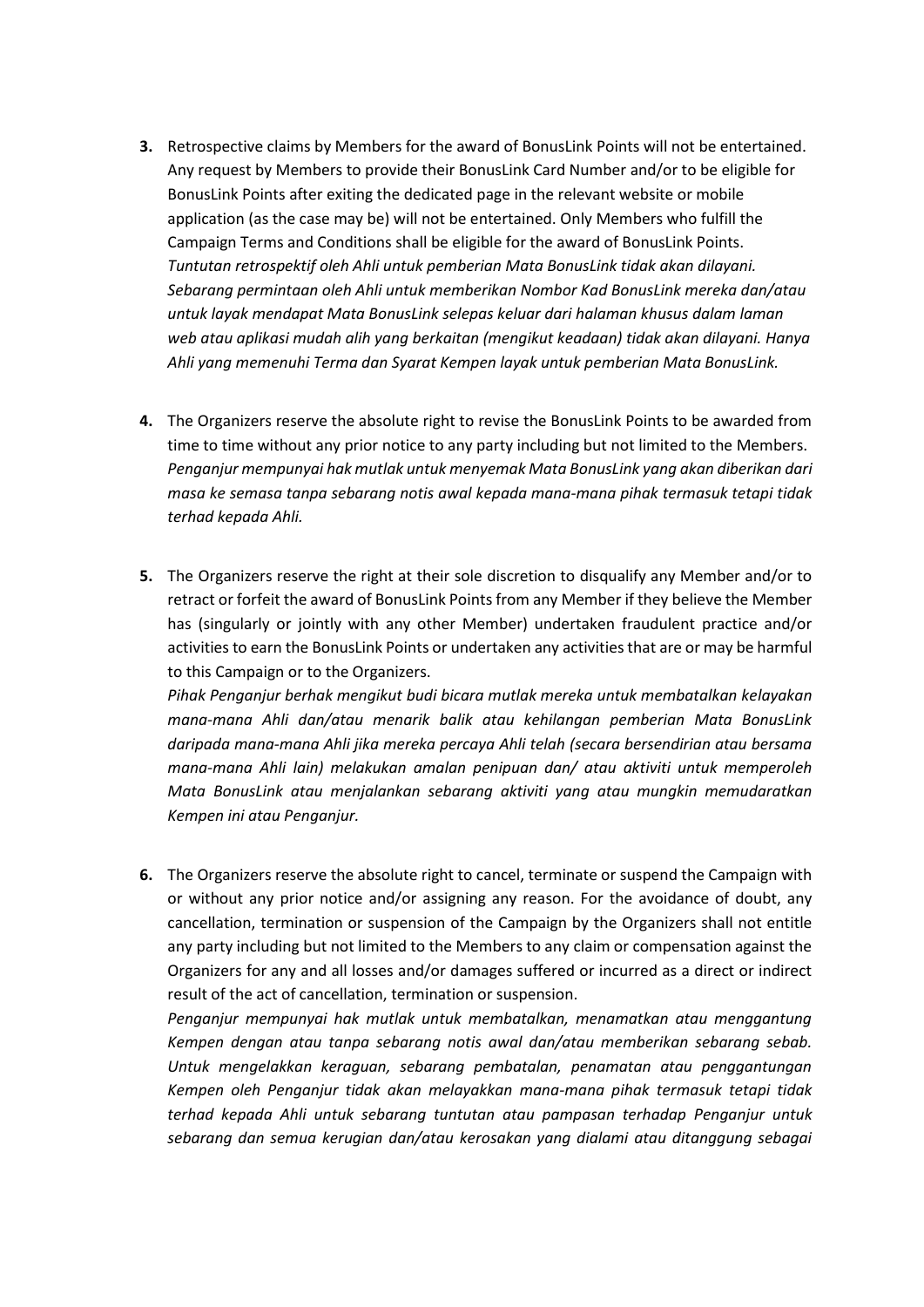*akibat langsung atau tidak langsung daripada tindakan pembatalan, penamatan atau penggantungan.*

**7.** The Terms and Conditions contained herein, as the same may be amended from time to time, shall prevail over any inconsistent terms, conditions, provisions or representations contained in any other promotional and/or advertising materials for the Campaign. In the event of any conflict or inconsistency between the English version and any translation thereof, the English version of the Terms and Conditions shall prevail.

*Terma dan Syarat yang terkandung di sini, sebagaimana yang sama mungkin dipinda dari masa ke semasa, akan mengatasi sebarang terma, syarat, peruntukan atau perwakilan yang tidak konsisten yang terkandung dalam mana-mana bahan promosi dan/atau pengiklanan lain untuk Kempen. Sekiranya berlaku sebarang konflik atau ketidakselarasan antara versi Bahasa Inggeris dan mana-mana terjemahannya, versi Bahasa Inggeris Terma dan Syarat akan diguna pakai.*

**8.** The Organizers reserve the sole and absolute right to vary, delete and/or add to any of these Terms and Conditions (wholly or in part) from time to time in such manner as the Organizers deem appropriate without giving any prior notice to any party including but not limited to the Members.

*Penganjur mempunyai hak tunggal dan mutlak untuk mengubah, memadam dan/atau menambah mana-mana Terma dan Syarat ini (seluruhnya atau sebahagiannya) dari masa ke semasa mengikut cara yang difikirkan sesuai oleh Penganjur tanpa memberikan sebarang notis terlebih dahulu kepada mana-mana parti termasuk tetapi tidak terhad kepada Ahli.*

**9.** In no event will the Organizers be liable for any loss or damages including without limitations, loss of income, profits or goodwill, direct or indirect, incidental, consequential, exemplary, punitive and/or special damages of any party including third parties howsoever arising whether in contract, tort, negligence or otherwise, in connection with this Campaign, even if the Organizers have been advised of the possibility of such damages in advance, and all such damages are expressly excluded.

*Penganjur tidak akan bertanggungjawab dalam apa jua keadaan ke atas sebarang kerugian atau kerosakan termasuk tanpa had, kehilangan pendapatan, keuntungan atau muhibah, secara langsung atau tidak langsung, sampingan, berbangkit, teladan, punitif dan/atau ganti rugi khas mana-mana pihak termasuk pihak ketiga walau bagaimanapun timbul sama ada dalam kontrak, tort, kecuaian atau sebaliknya, berkaitan dengan Kempen ini, walaupun Penganjur telah dimaklumkan tentang kemungkinan kerosakan tersebut terlebih dahulu, dan semua kerosakan tersebut dikecualikan secara nyata.*

**10.** The Organizers to the fullest extent permitted by law exclude all warranties, rights and remedies (including warranties implied by statute or otherwise) that Members would otherwise be entitled to by law.

*Penganjur setakat yang dibenarkan oleh undang-undang mengecualikan semua waranti, hak dan remedi (termasuk waranti yang tersirat oleh statut atau sebaliknya) yang Ahli sebaliknya berhak oleh undang-undang.*